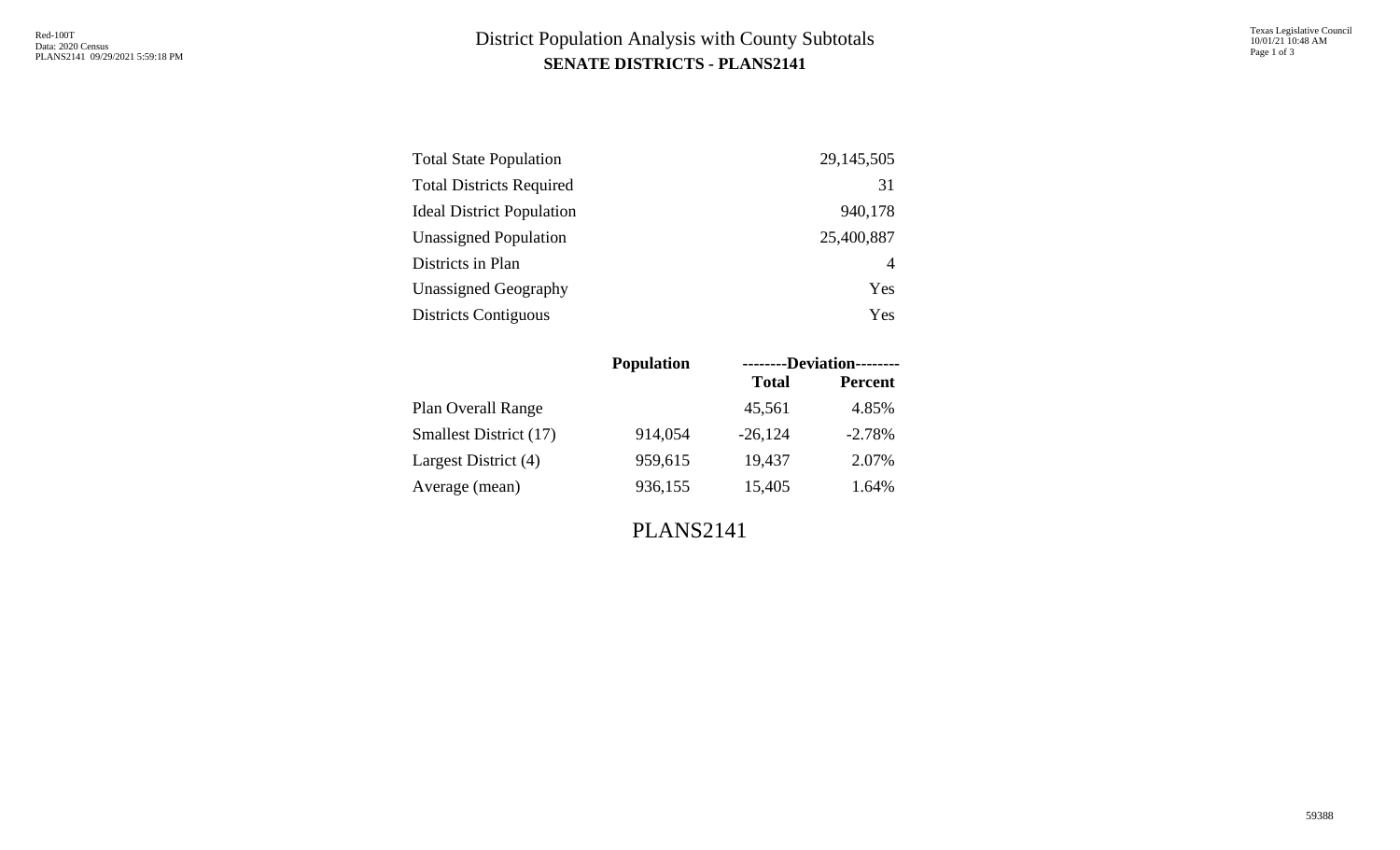## **SENATE DISTRICTS - PLANS2141** District Population Analysis with County Subtotals

Texas Legislative Council 10/01/21 10:48 AM Page 2 of 3

| <b>DISTRICT 4</b><br>19,437<br>959,615<br>463,144<br>Total:<br>496,471<br>43,055<br>129,243<br>273,480<br>396,144<br>51.7<br>48.3<br>4.5<br>13.5<br>28.5<br>55.5<br>2.07 %<br>708,861<br>30,936<br>265,990<br>44.5<br>4.4<br>12.7<br>25.3<br>VAP:<br>393,542<br>315,319<br>89,788<br>179,294<br>35.9<br>$\overline{1.9}$<br>8.1<br>23.5<br>Chambers (100%)<br>46,571<br>29,858<br>879<br>10,952<br>64.1<br>16,713<br>3,763<br>14,512<br>2,770<br>2,289<br>481<br>38<br>37<br>321<br>349<br>82.6<br>17.4<br>1.4<br>1.3<br>11.6<br>Galveston (1%)<br>327,530<br>42.8<br>30.6<br>Harris (7%)<br>187,264<br>15,183<br>67,803<br>100,264<br>164,830<br>57.2<br>4.6<br>20.7<br>140,266<br>32.9<br>61,123<br>41,524<br>2,153<br>38,513<br>32.1<br>67.9<br>3.5<br>30.7<br>Jefferson (24%)<br>19,599<br>18,769<br>20,120<br>521,621<br>24,802<br>141,823<br>58.4<br>4.8<br>7.5<br>27.2<br>Montgomery (84%)<br>304,459<br>217,162<br>38,871<br>177,940<br>41.6<br><b>DISTRICT 5</b><br>$-12,732$<br>Total:<br>927,446<br>505,469<br>421,977<br>50,212<br>106,136<br>251,718<br>350,384<br>54.5<br>45.5<br>5.4<br>11.4<br>27.1<br>$-1.35%$<br>36,572<br>58.2<br>VAP:<br>715,688<br>416,175<br>299,513<br>76,906<br>172,344<br>245,617<br>41.8<br>5.1<br>10.7<br>24.1<br>47.1<br>42.7<br>Bastrop (100%)<br>1,287<br>41,484<br>52.9<br>$\overline{1.3}$<br>7.1<br>97,216<br>45,751<br>51,465<br>6,873<br>47,762<br>233,849<br>88,787<br>52.6<br>47.4<br>7.2<br>11.9<br>27.0<br>Brazos (100%)<br>123,035<br>110,814<br>16,856<br>27,910<br>63,067<br>19,435<br>12,817<br>6,618<br>143<br>3,155<br>6,112<br>65.9<br>34.1<br>0.7<br>15.6<br>16.2<br>Freestone (100%)<br>3,038 | $%B+H$       |
|---------------------------------------------------------------------------------------------------------------------------------------------------------------------------------------------------------------------------------------------------------------------------------------------------------------------------------------------------------------------------------------------------------------------------------------------------------------------------------------------------------------------------------------------------------------------------------------------------------------------------------------------------------------------------------------------------------------------------------------------------------------------------------------------------------------------------------------------------------------------------------------------------------------------------------------------------------------------------------------------------------------------------------------------------------------------------------------------------------------------------------------------------------------------------------------------------------------------------------------------------------------------------------------------------------------------------------------------------------------------------------------------------------------------------------------------------------------------------------------------------------------------------------------------------------------------------------------------------------------------------------------------------------------|--------------|
|                                                                                                                                                                                                                                                                                                                                                                                                                                                                                                                                                                                                                                                                                                                                                                                                                                                                                                                                                                                                                                                                                                                                                                                                                                                                                                                                                                                                                                                                                                                                                                                                                                                               | 41.3         |
|                                                                                                                                                                                                                                                                                                                                                                                                                                                                                                                                                                                                                                                                                                                                                                                                                                                                                                                                                                                                                                                                                                                                                                                                                                                                                                                                                                                                                                                                                                                                                                                                                                                               | 37.5         |
|                                                                                                                                                                                                                                                                                                                                                                                                                                                                                                                                                                                                                                                                                                                                                                                                                                                                                                                                                                                                                                                                                                                                                                                                                                                                                                                                                                                                                                                                                                                                                                                                                                                               | 31.2<br>12.6 |
|                                                                                                                                                                                                                                                                                                                                                                                                                                                                                                                                                                                                                                                                                                                                                                                                                                                                                                                                                                                                                                                                                                                                                                                                                                                                                                                                                                                                                                                                                                                                                                                                                                                               | 50.3         |
|                                                                                                                                                                                                                                                                                                                                                                                                                                                                                                                                                                                                                                                                                                                                                                                                                                                                                                                                                                                                                                                                                                                                                                                                                                                                                                                                                                                                                                                                                                                                                                                                                                                               | 63.0         |
|                                                                                                                                                                                                                                                                                                                                                                                                                                                                                                                                                                                                                                                                                                                                                                                                                                                                                                                                                                                                                                                                                                                                                                                                                                                                                                                                                                                                                                                                                                                                                                                                                                                               | 34.1         |
|                                                                                                                                                                                                                                                                                                                                                                                                                                                                                                                                                                                                                                                                                                                                                                                                                                                                                                                                                                                                                                                                                                                                                                                                                                                                                                                                                                                                                                                                                                                                                                                                                                                               | 37.8         |
|                                                                                                                                                                                                                                                                                                                                                                                                                                                                                                                                                                                                                                                                                                                                                                                                                                                                                                                                                                                                                                                                                                                                                                                                                                                                                                                                                                                                                                                                                                                                                                                                                                                               | 34.3         |
|                                                                                                                                                                                                                                                                                                                                                                                                                                                                                                                                                                                                                                                                                                                                                                                                                                                                                                                                                                                                                                                                                                                                                                                                                                                                                                                                                                                                                                                                                                                                                                                                                                                               | 49.1         |
|                                                                                                                                                                                                                                                                                                                                                                                                                                                                                                                                                                                                                                                                                                                                                                                                                                                                                                                                                                                                                                                                                                                                                                                                                                                                                                                                                                                                                                                                                                                                                                                                                                                               | 38.0         |
|                                                                                                                                                                                                                                                                                                                                                                                                                                                                                                                                                                                                                                                                                                                                                                                                                                                                                                                                                                                                                                                                                                                                                                                                                                                                                                                                                                                                                                                                                                                                                                                                                                                               | 31.4         |
| 15,719<br>4,060<br>153<br>25.8<br>6.7<br>15.6<br>Leon $(100\%)$<br>11,659<br>1,059<br>2,446<br>3,469<br>74.2<br>1.0                                                                                                                                                                                                                                                                                                                                                                                                                                                                                                                                                                                                                                                                                                                                                                                                                                                                                                                                                                                                                                                                                                                                                                                                                                                                                                                                                                                                                                                                                                                                           | 22.1         |
| 22.6<br>22,146<br>12,530<br>9,616<br>4,117<br>5,013<br>8,945<br>56.6<br>43.4<br>1.1<br>18.6<br>Limestone $(100\%)$<br>245                                                                                                                                                                                                                                                                                                                                                                                                                                                                                                                                                                                                                                                                                                                                                                                                                                                                                                                                                                                                                                                                                                                                                                                                                                                                                                                                                                                                                                                                                                                                     | 40.4         |
| 6,099<br>Madison (100%)<br>13,455<br>6,984<br>6,471<br>2,724<br>3,415<br>51.9<br>48.1<br>20.2<br>25.4<br>131<br>1.0                                                                                                                                                                                                                                                                                                                                                                                                                                                                                                                                                                                                                                                                                                                                                                                                                                                                                                                                                                                                                                                                                                                                                                                                                                                                                                                                                                                                                                                                                                                                           | 45.3         |
| 24,754<br>9,387<br>6,264<br>8,582<br>62.1<br>37.9<br>25.3<br>Milam (100%)<br>15,367<br>193<br>2,520<br>0.8<br>10.2                                                                                                                                                                                                                                                                                                                                                                                                                                                                                                                                                                                                                                                                                                                                                                                                                                                                                                                                                                                                                                                                                                                                                                                                                                                                                                                                                                                                                                                                                                                                            | 34.7         |
| 16,757<br>7,252<br>3,528<br>6,789<br>56.7<br>20.2<br>21.1<br>Robertson (100%)<br>9,505<br>145<br>3,381<br>43.3<br>0.9                                                                                                                                                                                                                                                                                                                                                                                                                                                                                                                                                                                                                                                                                                                                                                                                                                                                                                                                                                                                                                                                                                                                                                                                                                                                                                                                                                                                                                                                                                                                         | 40.5         |
| 27,402<br>8,232<br>4,822<br>70.0<br>30.0<br>8.8<br>17.6<br>San Jacinto (100%)<br>19,170<br>176<br>2,412<br>7,143<br>0.6                                                                                                                                                                                                                                                                                                                                                                                                                                                                                                                                                                                                                                                                                                                                                                                                                                                                                                                                                                                                                                                                                                                                                                                                                                                                                                                                                                                                                                                                                                                                       | 26.1         |
| 71,922<br>51.3<br>22.8<br>22.5<br>Walker (94%)<br>35,058<br>1,309<br>16,161<br>32,228<br>48.7<br>1.8<br>36,864<br>16,403                                                                                                                                                                                                                                                                                                                                                                                                                                                                                                                                                                                                                                                                                                                                                                                                                                                                                                                                                                                                                                                                                                                                                                                                                                                                                                                                                                                                                                                                                                                                      | 44.8         |
| 384,791<br>29,574<br>55.0<br>9.3<br>26.6<br>Williamson (63%)<br>211,787<br>173,004<br>35,699<br>102,363<br>134,468<br>45.0<br>7.7                                                                                                                                                                                                                                                                                                                                                                                                                                                                                                                                                                                                                                                                                                                                                                                                                                                                                                                                                                                                                                                                                                                                                                                                                                                                                                                                                                                                                                                                                                                             | 34.9         |
| <b>DISTRICT 17</b><br>$-26,124$<br>Total:<br>914,054<br>409,344<br>123,582<br>364,987<br>44.8<br>55.2<br>13.5<br>13.1<br>27.7<br>504,710<br>119,412<br>253,057                                                                                                                                                                                                                                                                                                                                                                                                                                                                                                                                                                                                                                                                                                                                                                                                                                                                                                                                                                                                                                                                                                                                                                                                                                                                                                                                                                                                                                                                                                | 39.9         |
| VAP:<br>685,345<br>89,569<br>256,515<br>13.1<br>25.6<br>$-2.78%$<br>326,536<br>358,809<br>84,916<br>175,444<br>47.6<br>52.4<br>12.4                                                                                                                                                                                                                                                                                                                                                                                                                                                                                                                                                                                                                                                                                                                                                                                                                                                                                                                                                                                                                                                                                                                                                                                                                                                                                                                                                                                                                                                                                                                           | 37.4         |
| 53.7<br>33.4<br>Brazoria (32%)<br>119,236<br>55,213<br>2,184<br>11,229<br>39,831<br>46.3<br>$\overline{1.8}$<br>9.4<br>64,023<br>50,038                                                                                                                                                                                                                                                                                                                                                                                                                                                                                                                                                                                                                                                                                                                                                                                                                                                                                                                                                                                                                                                                                                                                                                                                                                                                                                                                                                                                                                                                                                                       | 42.0         |
| 7,073<br>3,379<br>34.9<br>Colorado (34%)<br>3,558<br>3,515<br>31<br>988<br>2,466<br>50.3<br>49.7<br>0.4<br>14.0                                                                                                                                                                                                                                                                                                                                                                                                                                                                                                                                                                                                                                                                                                                                                                                                                                                                                                                                                                                                                                                                                                                                                                                                                                                                                                                                                                                                                                                                                                                                               | 47.8         |
| 276,888<br>148,697<br>53,372<br>80,176<br>53.7<br>22.9<br>10.2<br>19.3<br>Fort Bend (34%)<br>128,191<br>63,504<br>28,280<br>46.3                                                                                                                                                                                                                                                                                                                                                                                                                                                                                                                                                                                                                                                                                                                                                                                                                                                                                                                                                                                                                                                                                                                                                                                                                                                                                                                                                                                                                                                                                                                              | 29.0         |
| 402,820<br>40.6<br>59.4<br>28.6<br>Harris (9%)<br>163,376<br>239,444<br>55,779<br>66,186<br>115,281<br>177,484<br>13.8<br>16.4                                                                                                                                                                                                                                                                                                                                                                                                                                                                                                                                                                                                                                                                                                                                                                                                                                                                                                                                                                                                                                                                                                                                                                                                                                                                                                                                                                                                                                                                                                                                | 44.1         |
| 14,988<br>4,829<br>5,877<br>56.8<br>1.5<br>7.9<br>32.2<br>Jackson (100%)<br>8,510<br>6,478<br>228<br>43.2<br>1,186                                                                                                                                                                                                                                                                                                                                                                                                                                                                                                                                                                                                                                                                                                                                                                                                                                                                                                                                                                                                                                                                                                                                                                                                                                                                                                                                                                                                                                                                                                                                            | 39.2         |
| 57.6<br>42.6<br>36,255<br>15,355<br>20,900<br>856<br>4,330<br>15,455<br>19,466<br>42.4<br>2.4<br>11.9<br>Matagorda (100%)                                                                                                                                                                                                                                                                                                                                                                                                                                                                                                                                                                                                                                                                                                                                                                                                                                                                                                                                                                                                                                                                                                                                                                                                                                                                                                                                                                                                                                                                                                                                     | 53.7         |
| 15,224<br>Waller (27%)<br>8,201<br>7,023<br>1,175<br>4,856<br>5,935<br>53.9<br>4.8<br>7.7<br>31.9<br>736<br>46.1                                                                                                                                                                                                                                                                                                                                                                                                                                                                                                                                                                                                                                                                                                                                                                                                                                                                                                                                                                                                                                                                                                                                                                                                                                                                                                                                                                                                                                                                                                                                              | 39.0         |
| 14.5<br>41,570<br>18,130<br>23,440<br>6,038<br>22,632<br>43.6<br>0.6<br>40.8<br>Wharton (100%)<br>264<br>16,967<br>56.4                                                                                                                                                                                                                                                                                                                                                                                                                                                                                                                                                                                                                                                                                                                                                                                                                                                                                                                                                                                                                                                                                                                                                                                                                                                                                                                                                                                                                                                                                                                                       | 54.4         |
| <b>DISTRICT 18</b><br>3,325<br>Total:<br>943,503<br>376,130<br>120,367<br>152,476<br>432,071<br>39.9<br>60.1<br>12.8<br>16.2<br>30.5<br>567,373<br>287,527<br>0.35 %<br>VAP:<br>706,103<br>305,590<br>400,513<br>88,079<br>107,223<br>196,470<br>300,177<br>43.3<br>56.7<br>12.5<br>15.2<br>27.8                                                                                                                                                                                                                                                                                                                                                                                                                                                                                                                                                                                                                                                                                                                                                                                                                                                                                                                                                                                                                                                                                                                                                                                                                                                                                                                                                              | 45.8<br>42.5 |
| 33.6<br>2.7<br>25.8<br>Aransas (100%)<br>23,830<br>8,014<br>655<br>394<br>6,158<br>6,486<br>66.4<br>1.7<br>15,816                                                                                                                                                                                                                                                                                                                                                                                                                                                                                                                                                                                                                                                                                                                                                                                                                                                                                                                                                                                                                                                                                                                                                                                                                                                                                                                                                                                                                                                                                                                                             | 27.2         |
| 9.3<br>Austin (100%)<br>30,167<br>18,480<br>11,687<br>304<br>2,791<br>8,052<br>10,630<br>61.3<br>38.7<br>1.0<br>26.7                                                                                                                                                                                                                                                                                                                                                                                                                                                                                                                                                                                                                                                                                                                                                                                                                                                                                                                                                                                                                                                                                                                                                                                                                                                                                                                                                                                                                                                                                                                                          | 35.2         |
| 17,642<br>6,384<br>3,712<br>5,737<br>63.8<br>36.2<br>0.7<br>12.2<br>21.0<br>Burleson (100%)<br>11,258<br>118<br>2,145                                                                                                                                                                                                                                                                                                                                                                                                                                                                                                                                                                                                                                                                                                                                                                                                                                                                                                                                                                                                                                                                                                                                                                                                                                                                                                                                                                                                                                                                                                                                         | 32.5         |
| 2.7<br>20,106<br>11,732<br>534<br>9,858<br>41.6<br>58.4<br>5.8<br>49.0<br>Calhoun (100%)<br>8,374<br>1,169<br>10,271                                                                                                                                                                                                                                                                                                                                                                                                                                                                                                                                                                                                                                                                                                                                                                                                                                                                                                                                                                                                                                                                                                                                                                                                                                                                                                                                                                                                                                                                                                                                          | 51.1         |
| 3,524<br>4,957<br>39.2<br>13,484<br>8,203<br>5,281<br>1,547<br>60.8<br>0.7<br>11.5<br>26.1<br>Colorado (66%)<br>101                                                                                                                                                                                                                                                                                                                                                                                                                                                                                                                                                                                                                                                                                                                                                                                                                                                                                                                                                                                                                                                                                                                                                                                                                                                                                                                                                                                                                                                                                                                                           | 36.8         |